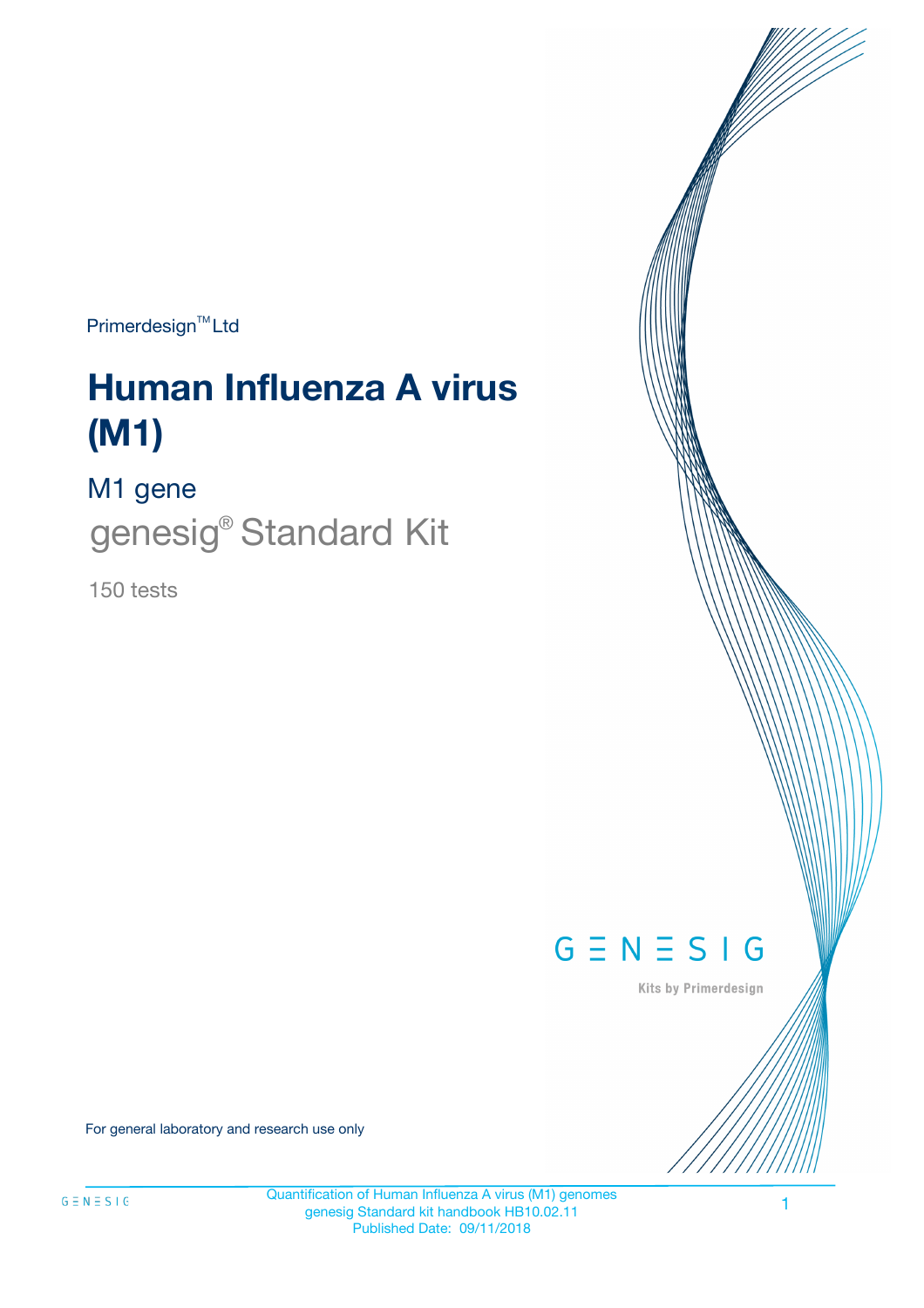# Introduction to Human Influenza A virus (M1)

Influenza, commonly known as the flu, is an infectious disease of birds and mammals caused by an RNA virus of the family Orthomyxoviridae (the influenza viruses). In people, common symptoms of influenza are fever, sore throat, muscle pains, severe headache, coughing, and weakness and fatigue. In more serious cases, influenza causes pneumonia, which can be fatal, particularly in young children and the elderly. Although the common cold is sometimes confused with influenza, it is a much less severe disease and caused by a different virus. Similarly, gastroenteritis is sometimes called "stomach flu" or "24-hour flu", but is unrelated to influenza.

Typically, influenza is transmitted from infected mammals through the air by coughs or sneezes creating aerosols containing the virus, and from infected birds through their droppings.

Influenza can also be transmitted by saliva, nasal secretions, feces and blood. Infections either occur through direct contact with these bodily fluids, or by contact with contaminated surfaces. Flu viruses can remain infectious for over 30 days at 0°C (32°F) and about one week at human body temperature, although they are rapidly inactivated by disinfectants and detergents.

Flu spreads around the world in seasonal epidemics, killing millions of people in pandemic years and hundreds of thousands in non-pandemic years. Three influenza pandemics occurred in the 20th century—each following a major genetic change in the virus—and killed tens of millions of people. Often, these pandemics result from the spread of a flu virus between animal species.

Influenza virus A includes only one species: Influenza A virus which causes influenza in birds and some mammals. Strains of all subtypes of influenza A virus have been isolated from wild birds, although disease is uncommon. Some isolates of influenza A virus cause severe disease both in domestic poultry and, rarely, in humans. Occasionally viruses are transmitted from wild aquatic birds to domestic poultry and this may cause an outbreak or give rise to human influenza pandemics.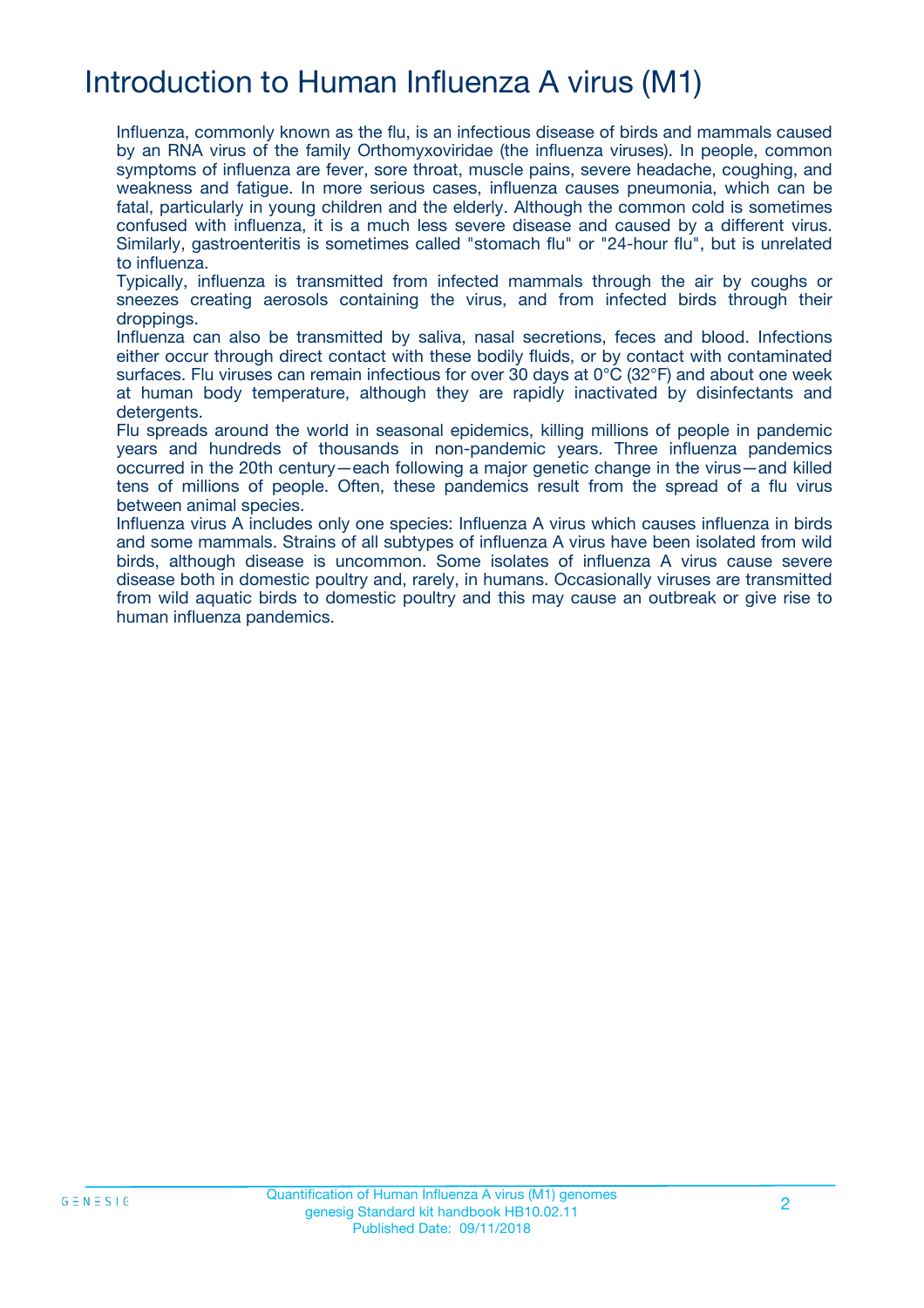# **Specificity**

The Primerdesign genesig Kit for Human Influenza A virus (M1) (FluA-M1) genomes is designed for the in vitro quantification of FluA-M1 genomes. The kit is designed to have a broad detection profile. Specifically, the primers represent 100% homology with over 95% of the NCBI database reference sequences available at the time of design.

The dynamics of genetic variation means that new sequence information may become available after the initial design. Primerdesign periodically reviews the detection profiles of our kits and when required releases new versions.

The primers have 100% homology with over 95% of reference

sequences in the NCBI database and therefore have a very broadest quantification profile. However, due to the inherent instability of RNA viral genomes, it is not possible guarantee quantification of all clinical isolates.

If you require further information, or have a specific question about the detection profile of this kit then please send an e.mail to enquiry@primerdesign.co.uk and our bioinformatics team will answer your question.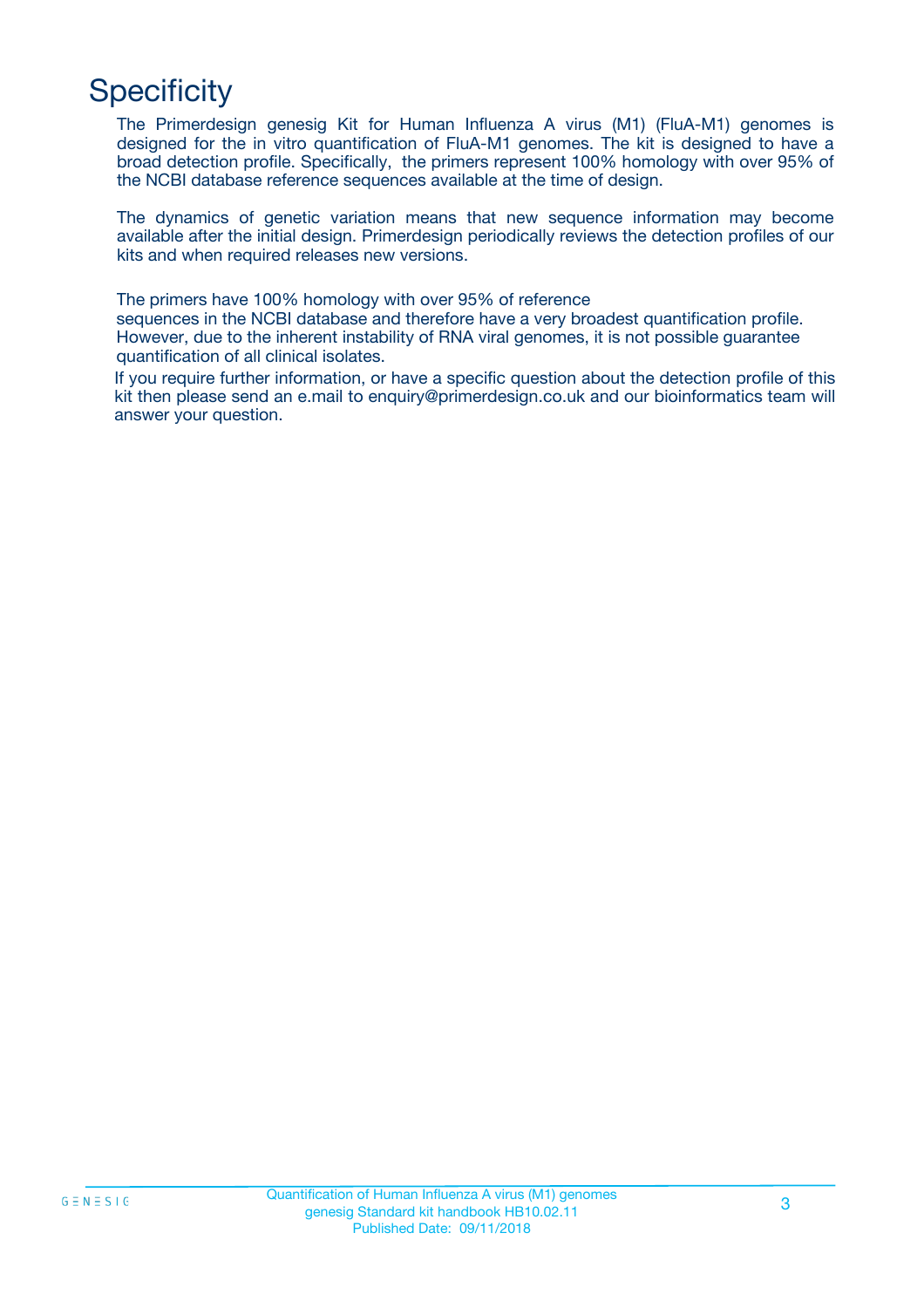# Kit contents

- **FluA-M1 specific primer/probe mix (150 reactions BROWN)** FAM labelled
- **FluA-M1 positive control template (for Standard curve RED)**
- **RNase/DNase free water (WHITE)** for resuspension of primer/probe mixes
- **Template preparation buffer (YELLOW)** for resuspension of positive control template and standard curve preparation

## **Reagents and equipment to be supplied by the user**

#### **Real-time PCR Instrument**

#### **Extraction kit**

This kit is recommended for use with genesig Easy DNA/RNA Extraction kit. However, it is designed to work well with all processes that yield high quality RNA and DNA with minimal PCR inhibitors.

**oasigTM lyophilised OneStep or Precision**®**PLUS OneStep 2X RT-qPCR Master Mix** Contains complete OneStep RT-qPCR master mix

**Pipettors and Tips**

**Vortex and centrifuge**

**Thin walled 1.5 ml PCR reaction tubes**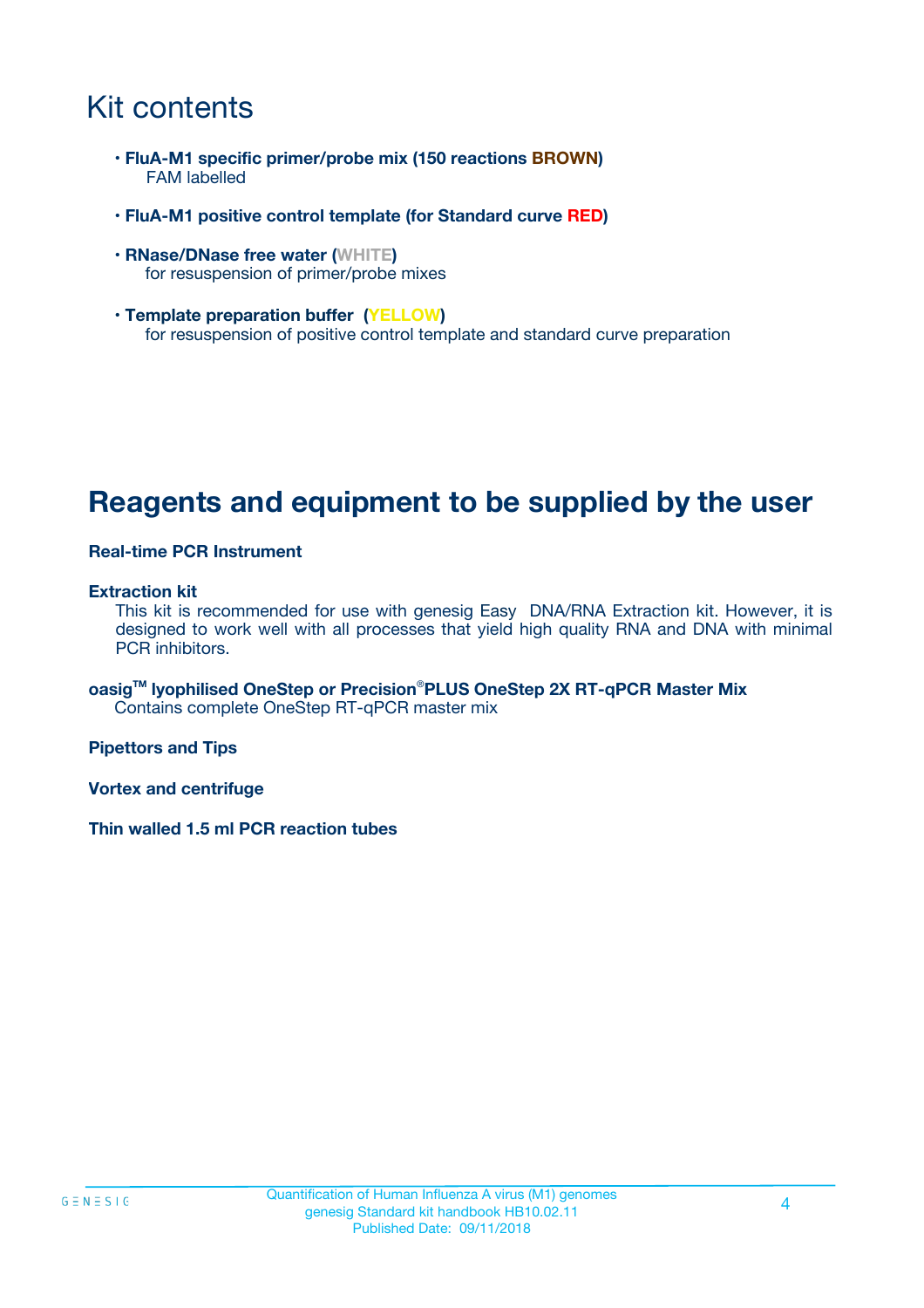### Kit storage and stability

This kit is stable at room temperature but should be stored at -20ºC on arrival. Once the lyophilised components have been resuspended they should not be exposed to temperatures above -20°C for longer than 30 minutes at a time and unnecessary repeated freeze/thawing should be avoided. The kit is stable for six months from the date of resuspension under these circumstances.

If a standard curve dilution series is prepared this can be stored frozen for an extended period. If you see any degradation in this serial dilution a fresh standard curve can be prepared from the positive control.

Primerdesign does not recommend using the kit after the expiry date stated on the pack.

### Suitable sample material

All kinds of sample material suited for PCR amplification can be used. Please ensure the samples are suitable in terms of purity, concentration, and RNA/DNA integrity. Always run at least one negative control with the samples. To prepare a negative-control, replace the template RNA sample with RNase/DNase free water.

### Dynamic range of test

Under optimal PCR conditions genesig FluA-M1 detection kits have very high priming efficiencies of >95% and can detect less than 100 copies of target template.

### Notices and disclaimers

This product is developed, designed and sold for research purposes only. It is not intended for human diagnostic or drug purposes or to be administered to humans unless clearly expressed for that purpose by the Food and Drug Administration in the USA or the appropriate regulatory authorities in the country of use. During the warranty period Primerdesign genesig detection kits allow precise and reproducible data recovery combined with excellent sensitivity. For data obtained by violation to the general GLP guidelines and the manufacturer's recommendations the right to claim under guarantee is expired. PCR is a proprietary technology covered by several US and foreign patents. These patents are owned by Roche Molecular Systems Inc. and have been sub-licensed by PE Corporation in certain fields. Depending on your specific application you may need a license from Roche or PE to practice PCR. Additional information on purchasing licenses to practice the PCR process may be obtained by contacting the Director of Licensing at Roche Molecular Systems, 1145 Atlantic Avenue, Alameda, CA 94501 or Applied Biosystems business group of the Applera Corporation, 850 Lincoln Centre Drive, Foster City, CA 94404. In addition, the 5' nuclease assay and other homogeneous amplification methods used in connection with the PCR process may be covered by U.S. Patents 5,210,015 and 5,487,972, owned by Roche Molecular Systems, Inc, and by U.S. Patent 5,538,848, owned by The Perkin-Elmer Corporation.

### Trademarks

Primerdesign™ is a trademark of Primerdesign Ltd.

genesig $^\circledR$  is a registered trademark of Primerdesign Ltd.

The PCR process is covered by US Patents 4,683,195, and 4,683,202 and foreign equivalents owned by Hoffmann-La Roche AG. BI, ABI PRISM® GeneAmp® and MicroAmp® are registered trademarks of the Applera Genomics (Applied Biosystems Corporation). BIOMEK® is a registered trademark of Beckman Instruments, Inc.; iCycler™ is a registered trademark of Bio-Rad Laboratories, Rotor-Gene is a trademark of Corbett Research. LightCycler™ is a registered trademark of the Idaho Technology Inc. GeneAmp®, TaqMan® and AmpliTaqGold® are registered trademarks of Roche Molecular Systems, Inc., The purchase of the Primerdesign™ reagents cannot be construed as an authorization or implicit license to practice PCR under any patents held by Hoffmann-LaRoche Inc.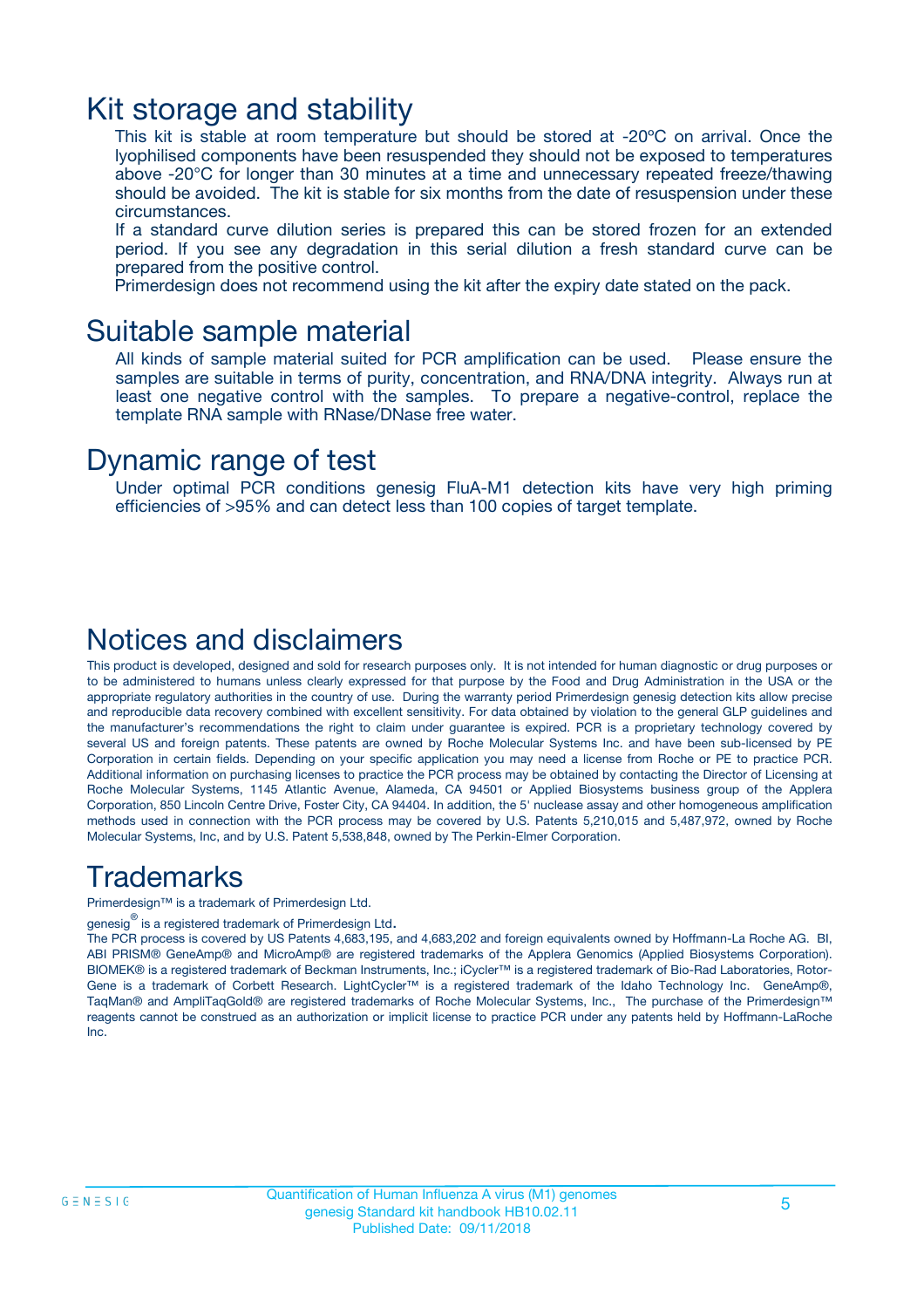# Principles of the test

#### **Real-time PCR**

A FluA-M1 specific primer and probe mix is provided and this can be detected through the FAM channel.

The primer and probe mix provided exploits the so-called TaqMan® principle. During PCR amplification, forward and reverse primers hybridize to the FluA-M1 cDNA. A fluorogenic probe is included in the same reaction mixture which consists of a DNA probe labeled with a 5`-dye and a 3`-quencher. During PCR amplification, the probe is cleaved and the reporter dye and quencher are separated. The resulting increase in fluorescence can be detected on a range of qPCR platforms.

#### **Positive control**

For copy number determination and as a positive control for the PCR set up, the kit contains a positive control template. This can be used to generate a standard curve of FluA-M1 copy number / Cq value. Alternatively the positive control can be used at a single dilution where full quantitative analysis of the samples is not required. Each time the kit is used, at least one positive control reaction must be included in the run. A positive result indicates that the primers and probes for detecting the target FluA-M1 gene worked properly in that particular experimental scenario. If a negative result is obtained the test results are invalid and must be repeated. Care should be taken to ensure that the positive control does not contaminate any other kit component which would lead to false-positive results. This can be achieved by handling this component in a Post PCR environment. Care should also be taken to avoid cross-contamination of other samples when adding the positive control to the run. This can be avoided by sealing all other samples and negative controls before pipetting the positive control into the positive control well.

#### **Negative control**

To validate any positive findings a negative control reaction should be included every time the kit is used. For this reaction the RNase/DNase free water should be used instead of template. A negative result indicates that the reagents have not become contaminated while setting up the run.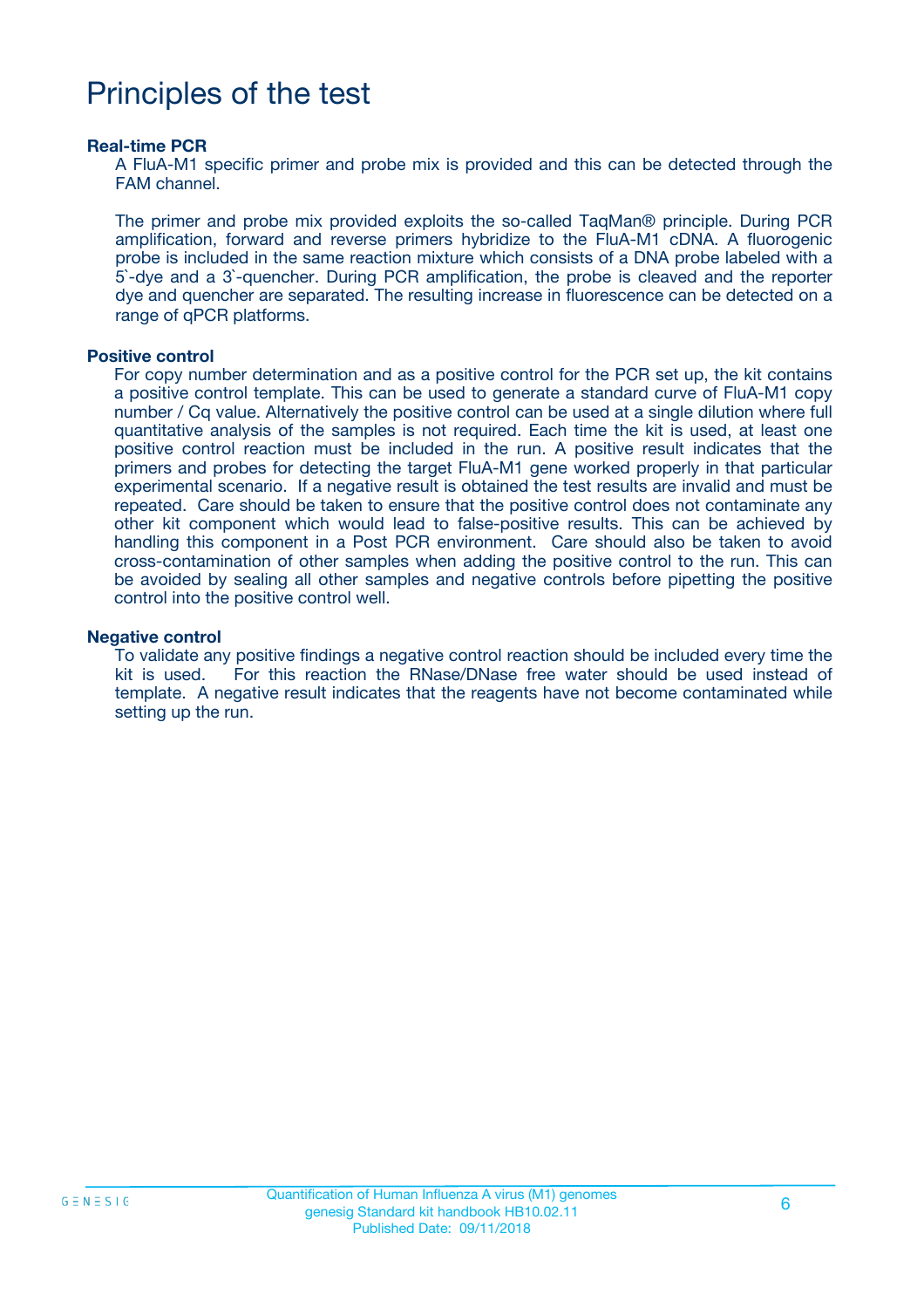### Resuspension protocol

To minimize the risk of contamination with foreign DNA, we recommend that all pipetting be performed in a PCR clean environment. Ideally this would be a designated PCR lab or PCR cabinet. Filter tips are recommended for all pipetting steps.

#### **1. Pulse-spin each tube in a centrifuge before opening.**

This will ensure lyophilised primer and probe mix is in the base of the tube and is not spilt upon opening the tube.

#### **2. Resuspend the kit components in the RNase/DNase free water supplied, according to the table below:**

To ensure complete resuspension, vortex each tube thoroughly.

| Component - resuspend in water   | <b>Nolume</b> |
|----------------------------------|---------------|
| <b>Pre-PCR pack</b>              |               |
| FluA-M1 primer/probe mix (BROWN) | 165 µl        |

#### **3. Resuspend the positive control template in the template preparation buffer supplied, according to the table below:**

To ensure complete resuspension, vortex the tube thoroughly.

| Component - resuspend in template preparation buffer |         |  |
|------------------------------------------------------|---------|--|
| <b>Post-PCR heat-sealed foil</b>                     |         |  |
| FluA-M1 Positive Control Template (RED) *            | .500 ul |  |

\* This component contains high copy number template and is a VERY significant contamination risk. It must be opened and handled in a separate laboratory environment, away from the other components.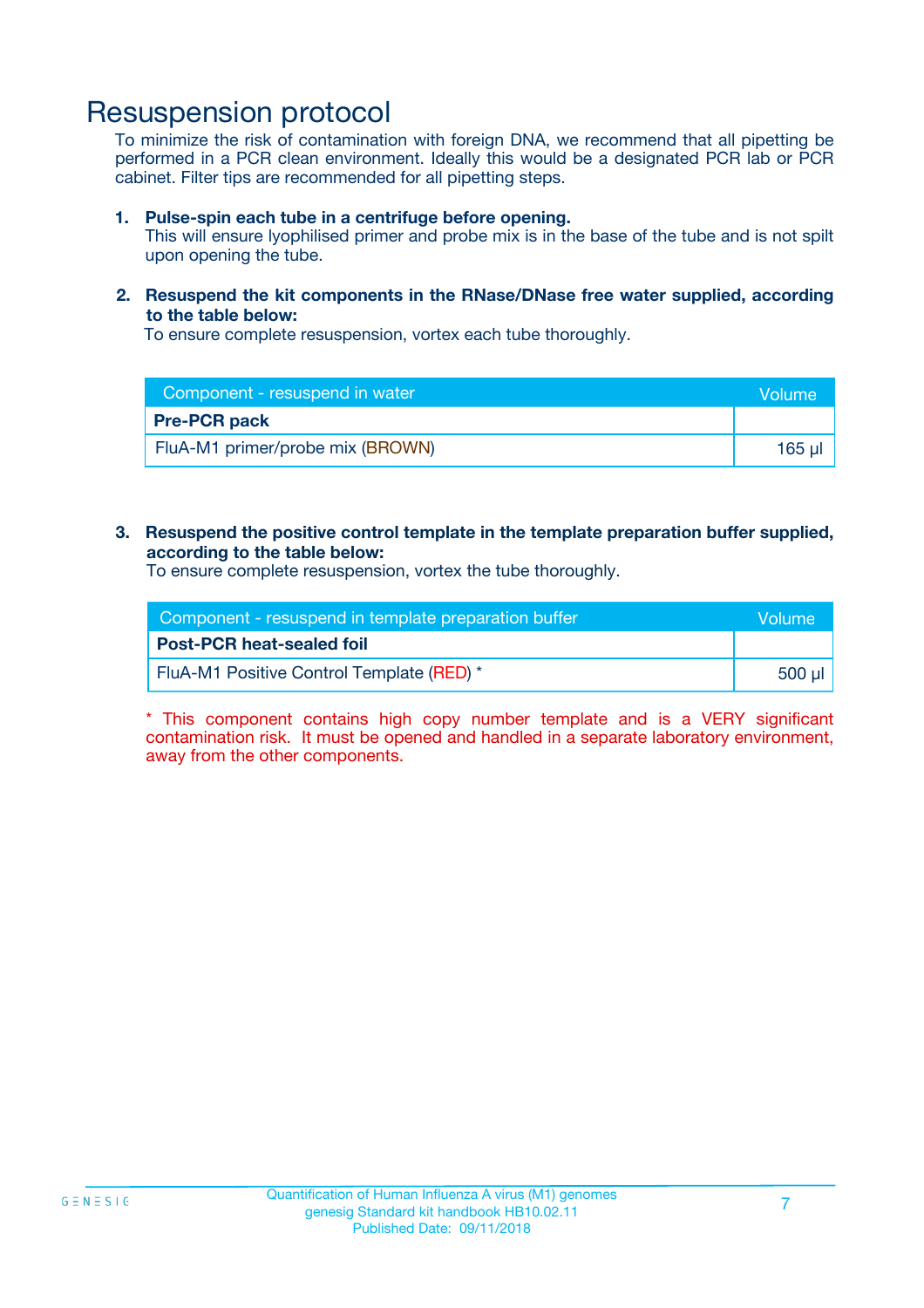## OneStep RT-qPCR detection protocol

A OneStep approach combining the reverse transcription and amplification in a single closed tube is the preferred method. If, however, a two step approach is required see page 10.

#### **For optimum performance and sensitivity.**

All pipetting steps and experimental plate set up should be performed on ice. After the plate is poured proceed immediately to the OneStep amplification protocol. Prolonged incubation of reaction mixes at room temperature can lead to PCR artifacts that reduce the sensitivity of detection.

**1. For each RNA sample prepare a reaction mix according to the table below:** Include sufficient reactions for positive and negative controls.

| Component                                                    | Volume   |
|--------------------------------------------------------------|----------|
| oasig OneStep or PrecisionPLUS OneStep 2X RT-qPCR Master Mix | $10 \mu$ |
| FluA-M1 primer/probe mix (BROWN)                             | 1 µl     |
| <b>RNase/DNase free water (WHITE)</b>                        | $4 \mu$  |
| <b>Final Volume</b>                                          | $15$ µ   |

- **2. Pipette 15µl of this mix into each well according to your qPCR experimental plate set up.**
- **3. Pipette 5µl of RNA template into each well, according to your experimental plate set up.**

For negative control wells use 5µl of RNase/DNase free water. The final volume in each well is 20ul.

**4. If a standard curve is included for quantitative analysis prepare a reaction mix according to the table below:**

| Component                                                    | Volume |
|--------------------------------------------------------------|--------|
| oasig OneStep or PrecisionPLUS OneStep 2X RT-qPCR Master Mix | 10 µl  |
| FluA-M1 primer/probe mix (BROWN)                             | 1 µl   |
| <b>RNase/DNase free water (WHITE)</b>                        | 4 µl   |
| <b>Final Volume</b>                                          | 15 ul  |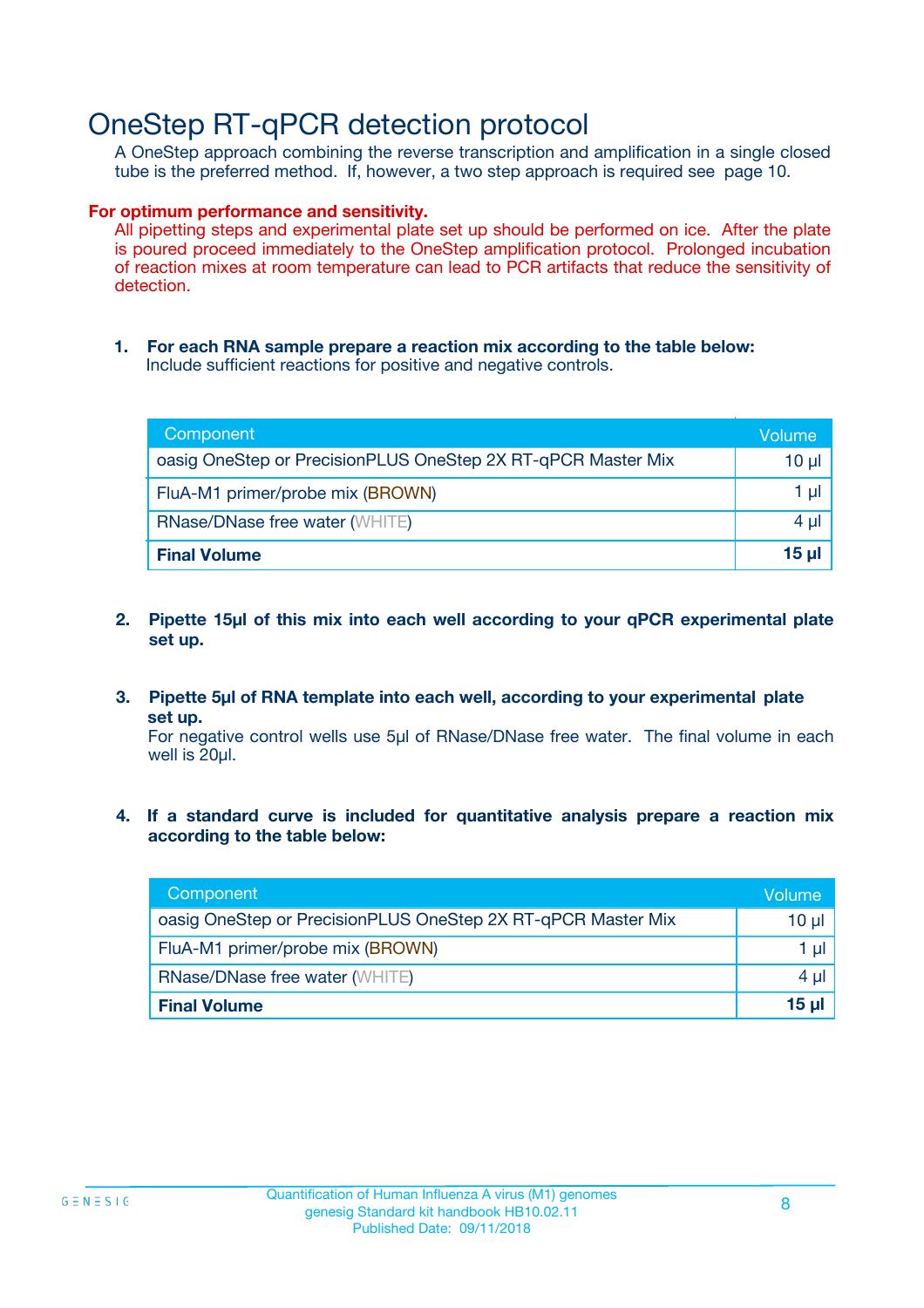#### **5. Preparation of standard curve dilution series**

- 1) Pipette 90µl of template preparation buffer into 5 tubes and label 2-6
- 2) Pipette 10µl of Positive Control Template (RED) into tube 2
- 3) Vortex thoroughly
- 4) Change pipette tip and pipette 10µl from tube 2 into tube 3
- 5) Vortex thoroughly

Repeat steps 4 and 5 to complete the dilution series

| <b>Standard Curve</b>         | <b>Copy Number</b>     |
|-------------------------------|------------------------|
| Tube 1 Positive control (RED) | $2 \times 10^5$ per µl |
| Tube 2                        | $2 \times 10^4$ per µl |
| Tube 3                        | $2 \times 10^3$ per µl |
| Tube 4                        | $2 \times 10^2$ per µl |
| Tube 5                        | 20 per $\mu$           |
| Tube 6                        | 2 per µl               |

**6. Pipette 5µl of standard template into each well for the standard curve according to your plate set up**

The final volume in each well is 20ul.

# OneStep RT-qPCR amplification protocol

Amplification conditions using oasig OneStep or PrecisionPLUS OneStep 2X RT-qPCR Master Mix.

|             | <b>Step</b>                  | <b>Time</b>      | <b>Temp</b>    |
|-------------|------------------------------|------------------|----------------|
|             | <b>Reverse Transcription</b> | $10 \text{ min}$ | 55 °C          |
|             | Enzyme activation            | 2 min            | $95^{\circ}$ C |
| Cycling x50 | Denaturation                 | 10 <sub>s</sub>  | $95^{\circ}$ C |
|             | <b>DATA COLLECTION *</b>     | 60 s             | $60^{\circ}$ C |

\* Fluorogenic data should be collected during this step through the FAM channel